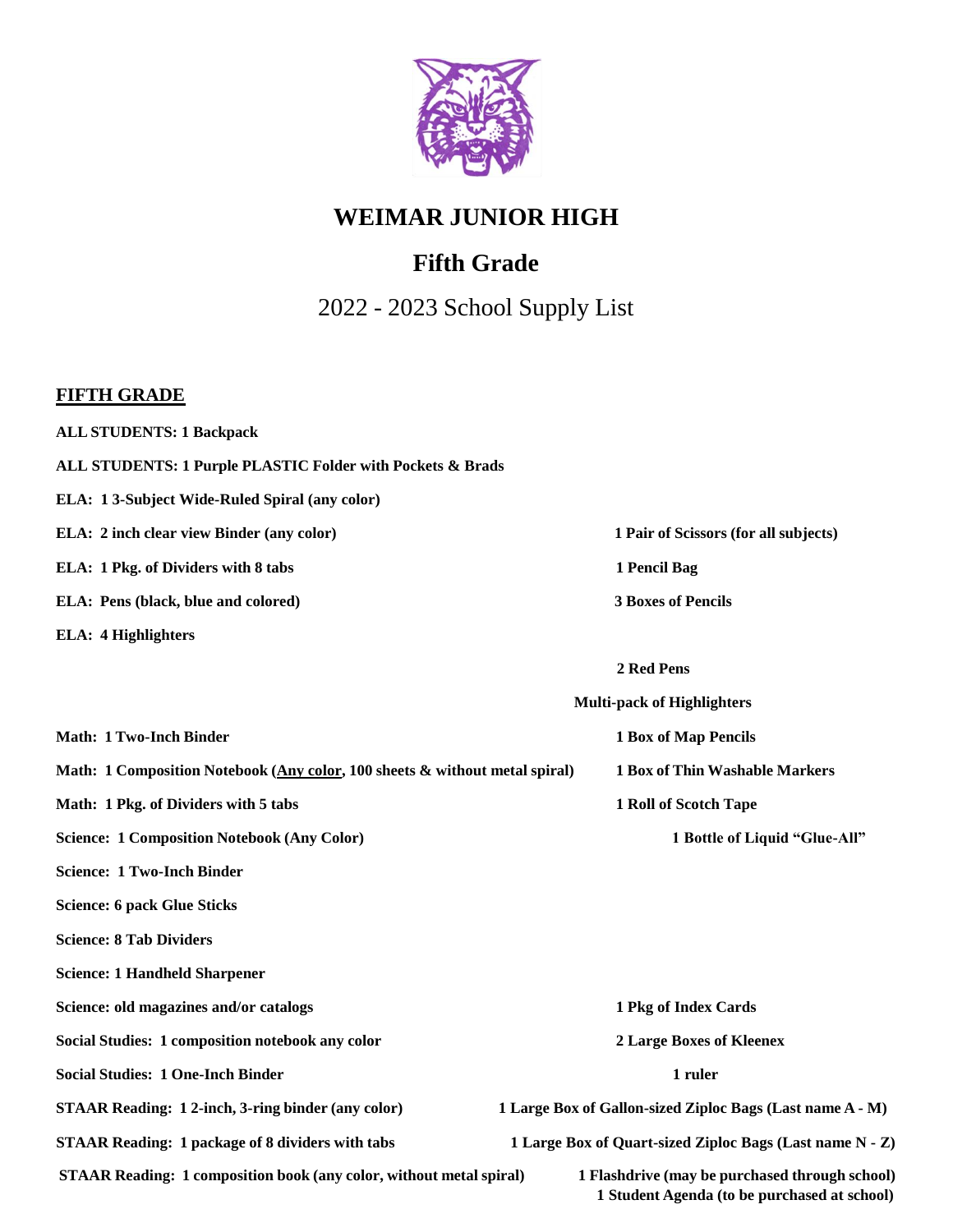

## **Sixth Grade**

2022 - 2023 School Supply List

#### **SIXTH GRADE**

**ALL STUDENTS: 1 Backpack ALL STUDENTS: 1 Purple PLASTIC Folder with Pockets & Brads ELAR: 1- YELLOW 3 Subject- spiral (Wide Rule) ELAR: 1- 2-inch white clear view Binder 2 Large Boxes of Kleenex ELAR: 1 -Pkg. of Dividers with 5 tabs 1 Pair of Scissors 3 Boxes of Pencils 2 Red Pens 4 Highlighters (3 for Reading and 1 for Writing) Math: 1 Two-Inch Binder 1 Box of Map Pencils** Math: 1 Composition Notebook (Any color, 100 sheets & without metal spiral) 1 Box of Thin Washable Markers **Math: 1 Pkg. of Dividers with 5 tabs 1 Roll of Scotch Tape Science: 1 Composition Notebook (Any color) 1 Ruler Science: 1 One-Inch Binder 1 Bottle of Liquid "Glue-All" Social Studies: 1 Two-Inch Binder 1 Pencil Bag Social Studies: 1 Pkg. of Dividers with 8 tabs 1 Pkg. of Index Cards STAAR Reading: 1 2-inch, 3-ring binder (any color) 1 Large Box of Gallon--sized Ziploc Bags (Last name A - M)** STAAR Reading: 1 package of 8 dividers with tabs 1 Large Box of Quart-sized Ziploc Bags (Last name N - Z) STAAR Reading: 1 composition book (any color, without metal spiral) 1 Flash drive (may be purchased through school) **1 Student Agenda (to be purchased at school)**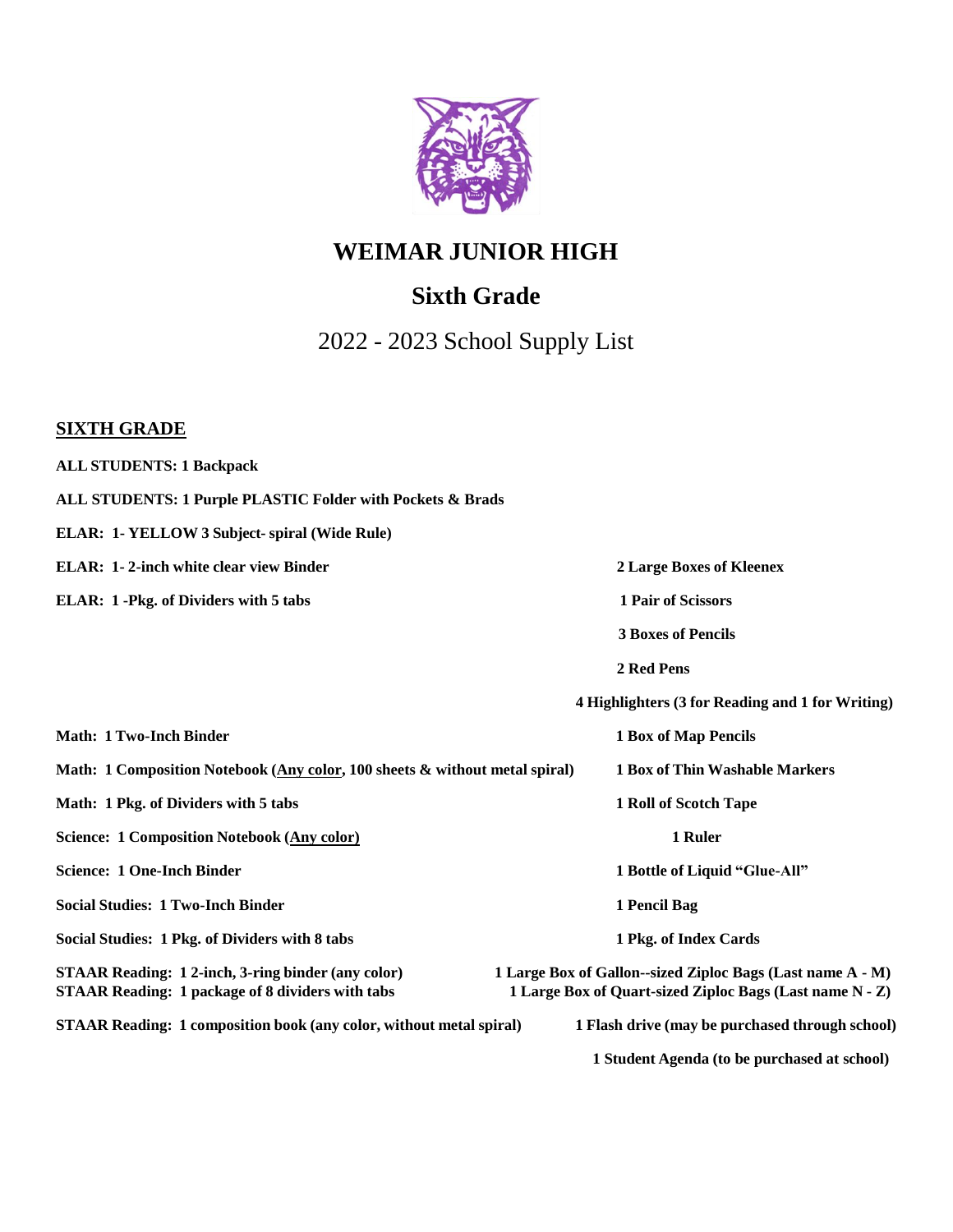

## **Seventh Grade**

2022 - 2023 School Supply List

#### **SEVENTH GRADE**

| <b>ALL STUDENTS: 1 Backpack</b>                                                |                                    |
|--------------------------------------------------------------------------------|------------------------------------|
| ALL STUDENTS: 1 Purple PLASTIC Folder with Pockets & Brads                     |                                    |
| Reading: 1 Composition Notebook (Any color, 100 sheets & without metal spiral) |                                    |
| <b>Reading: 1 One Inch Binder (Any color)</b>                                  | <b>Writing: 2 Red Composition</b>  |
| Notebook (100 sheets & without metal spiral)                                   | <b>3 Boxes of Pencils</b>          |
| Writing: 1 Red PLASTIC Folders with Pockets & Brads                            | 2 Red Pens                         |
| <b>Spelling: 1 Red Three-subject Spiral with Pockets</b>                       | 2 Blue or Black Pens               |
| <b>Math: 1 Two-Inch Binder</b>                                                 | 2 Highlighters (Reading & Science) |
| Math: 1 Blue Composition Notebook (100 sheets & without metal spiral)          | <b>1 Box of Map Pencils</b>        |
| Math: 1 Pkg. of Dividers with 8 tabs                                           | 1 Box of Thin Washable Markers     |
| <b>Science: 1 Green Composition Notebook</b>                                   | 1 Ruler                            |
| <b>Science: 1 One-inch Binder</b>                                              | 2 Rolls of Scotch Tape             |
| Science: 1 Pkg. of Dividers with 5 tabs                                        | 1 Pair of Scissors                 |
| <b>Social Studies: 1 Two-Inch Binder</b>                                       | 2 Bottles of Liquid "Glue-All"     |
| Social Studies: 1 Pkg. of Dividers with 8 tabs                                 | 1 Pencil Bag                       |

Social Studies: 1 Composition Notebook (Any color, 100 sheets & without metal spiral) 1 Pkg. of Index Cards

**2 Large Boxes of Kleenex**

| <b>STAAR Enrichment: 3-subject spiral notebook</b>       | 1 Large Box of Gallon-sized Ziploc Bags (Last name A - M)   |
|----------------------------------------------------------|-------------------------------------------------------------|
| <b>STAAR Reading: 12-inch, 3-ring binder (any color)</b> | 1 Large Box of Quart-sized Ziploc Bags (Last name $N - Z$ ) |
| <b>STAAR Reading: 1 package of 8 dividers with tabs</b>  | 1 Flashdrive (may be purchased through school)              |

**STAAR Reading: 1 composition book (any color, without metal spiral)**